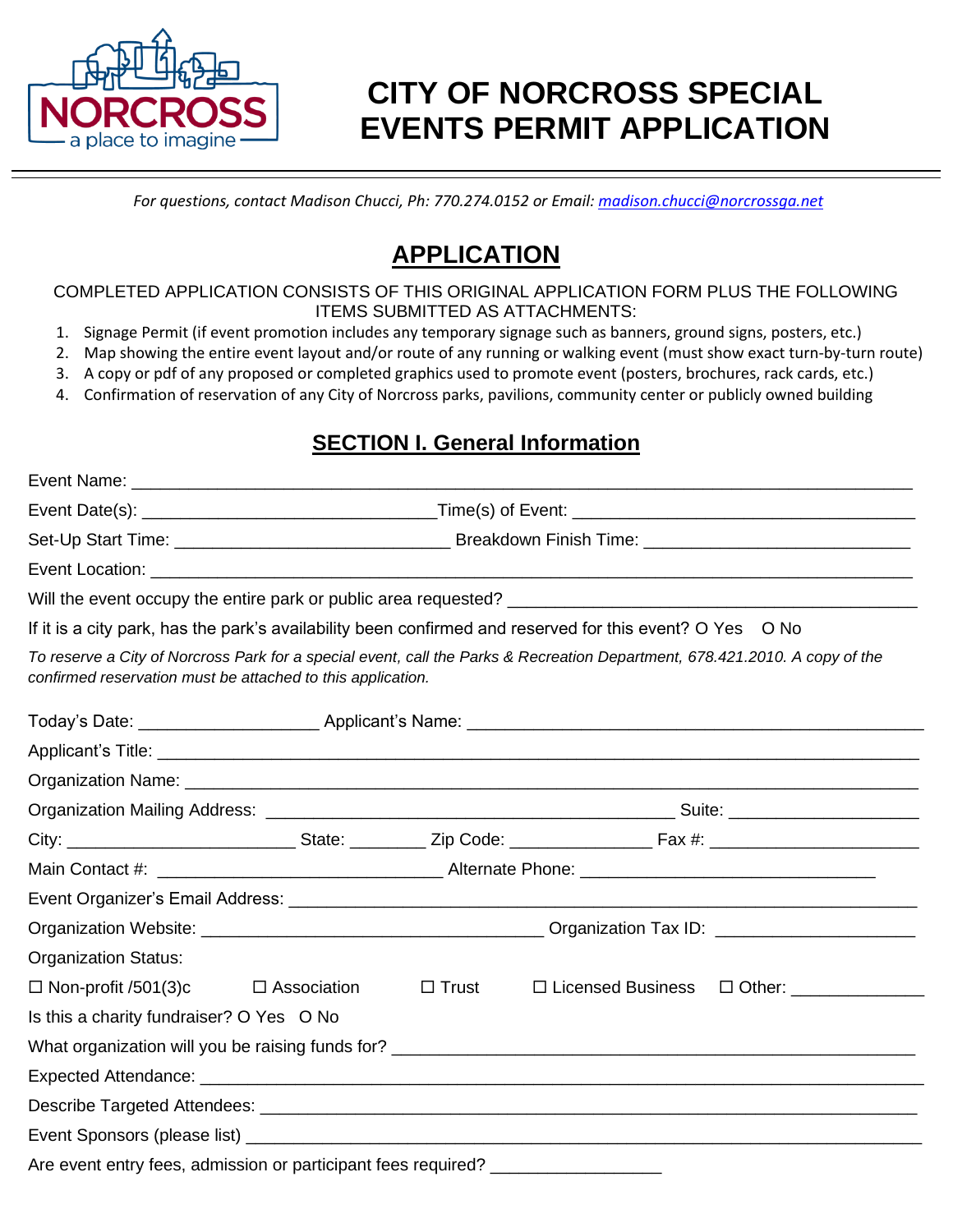Is alcohol being served at this event? \_\_\_\_\_\_\_\_\_\_\_\_\_\_\_\_\_\_\_\_ Is alcohol being sold at this event? \_\_\_\_\_\_\_\_\_\_\_\_\_\_\_

Does server/distributor have state/local licensure to serve and/or sell alcohol? O Yes O No

*A copy of the vendor's pouring license, business license, & certificate of insurance listing "The City of Norcross & it's Elected Officials" must be attached to this application. Once application is approved, the vendor must obtain a Special Temporary Permit from the City of Norcross. All documentation must be provided to the city at least 10 days prior to the event date.*

Will food vendors be onsite? <br>
How many do you anticipate?

*The event organizer listed on this application must ensure that all vendors have the following documentation to vend within the city: - Business license, certificate of insurance listing "The City of Norcross & it's Elected Officials", health department and fire safety certificate of inspection or, in the case of a mobile pushcart, an approved permit from the Georgia Department of Agriculture. Once application is approved, the vendor must obtain a Mobile Food Vendor Permit from the City of Norcross Community Development Department. All documentation must be provided to the city at least 10 days prior to the event date.*

\_\_\_\_\_\_\_\_\_\_\_\_\_\_\_\_\_\_\_\_\_\_\_\_\_\_\_\_\_\_\_\_\_\_\_\_\_\_\_\_\_\_\_\_\_\_\_\_\_\_\_\_\_\_\_\_\_\_\_\_\_\_\_\_\_\_\_\_\_\_\_\_\_\_\_\_\_\_\_\_\_\_\_\_\_\_\_\_\_\_\_\_\_\_ \_\_\_\_\_\_\_\_\_\_\_\_\_\_\_\_\_\_\_\_\_\_\_\_\_\_\_\_\_\_\_\_\_\_\_\_\_\_\_\_\_\_\_\_\_\_\_\_\_\_\_\_\_\_\_\_\_\_\_\_\_\_\_\_\_\_\_\_\_\_\_\_\_\_\_\_\_\_\_\_\_\_\_\_\_\_\_\_\_\_\_\_\_\_ \_\_\_\_\_\_\_\_\_\_\_\_\_\_\_\_\_\_\_\_\_\_\_\_\_\_\_\_\_\_\_\_\_\_\_\_\_\_\_\_\_\_\_\_\_\_\_\_\_\_\_\_\_\_\_\_\_\_\_\_\_\_\_\_\_\_\_\_\_\_\_\_\_\_\_\_\_\_\_\_\_\_\_\_\_\_\_\_\_\_\_\_\_\_ \_\_\_\_\_\_\_\_\_\_\_\_\_\_\_\_\_\_\_\_\_\_\_\_\_\_\_\_\_\_\_\_\_\_\_\_\_\_\_\_\_\_\_\_\_\_\_\_\_\_\_\_\_\_\_\_\_\_\_\_\_\_\_\_\_\_\_\_\_\_\_\_\_\_\_\_\_\_\_\_\_\_\_\_\_\_\_\_\_\_\_\_\_\_ \_\_\_\_\_\_\_\_\_\_\_\_\_\_\_\_\_\_\_\_\_\_\_\_\_\_\_\_\_\_\_\_\_\_\_\_\_\_\_\_\_\_\_\_\_\_\_\_\_\_\_\_\_\_\_\_\_\_\_\_\_\_\_\_\_\_\_\_\_\_\_\_\_\_\_\_\_\_\_\_\_\_\_\_\_\_\_\_\_\_\_\_\_\_ \_\_\_\_\_\_\_\_\_\_\_\_\_\_\_\_\_\_\_\_\_\_\_\_\_\_\_\_\_\_\_\_\_\_\_\_\_\_\_\_\_\_\_\_\_\_\_\_\_\_\_\_\_\_\_\_\_\_\_\_\_\_\_\_\_\_\_\_\_\_\_\_\_\_\_\_\_\_\_\_\_\_\_\_\_\_\_\_\_\_\_\_\_\_

Describe Event in Detail, including Goals, Activity, etc. (attach more pages as necessary):

Describe the overall community value this event provides (attach more pages if necessary):

Is there a raffle at this event? O Yes O No (*if yes, please contact Gwinnett County Sheriff's office @ 770-822-3963 (no cost to apply)* 

\_\_\_\_\_\_\_\_\_\_\_\_\_\_\_\_\_\_\_\_\_\_\_\_\_\_\_\_\_\_\_\_\_\_\_\_\_\_\_\_\_\_\_\_\_\_\_\_\_\_\_\_\_\_\_\_\_\_\_\_\_\_\_\_\_\_\_\_\_\_\_\_\_\_\_\_\_\_\_\_\_\_\_\_\_\_\_\_\_\_\_\_\_\_ \_\_\_\_\_\_\_\_\_\_\_\_\_\_\_\_\_\_\_\_\_\_\_\_\_\_\_\_\_\_\_\_\_\_\_\_\_\_\_\_\_\_\_\_\_\_\_\_\_\_\_\_\_\_\_\_\_\_\_\_\_\_\_\_\_\_\_\_\_\_\_\_\_\_\_\_\_\_\_\_\_\_\_\_\_\_\_\_\_\_\_\_\_\_ \_\_\_\_\_\_\_\_\_\_\_\_\_\_\_\_\_\_\_\_\_\_\_\_\_\_\_\_\_\_\_\_\_\_\_\_\_\_\_\_\_\_\_\_\_\_\_\_\_\_\_\_\_\_\_\_\_\_\_\_\_\_\_\_\_\_\_\_\_\_\_\_\_\_\_\_\_\_\_\_\_\_\_\_\_\_\_\_\_\_\_\_\_\_

#### **SECTION 2: Event Sites**

*If this event is a run, walk or parade, or an event occupying more than one location or site inside the city and/or in the downtown district, please fill out the following section (if not applicable, mark N/A and skip to next section)*

Proposed route will occupy: O Entire Street O Sidewalk(s) O Other: \_\_\_\_\_\_\_\_\_\_\_\_\_

List the exact turn-by-turn route, beginning with Starting and Termination locations: (do not just include a map – a

\_\_\_\_\_\_\_\_\_\_\_\_\_\_\_\_\_\_\_\_\_\_\_\_\_\_\_\_\_\_\_\_\_\_\_\_\_\_\_\_\_\_\_\_\_\_\_\_\_\_\_\_\_\_\_\_\_\_\_\_\_\_\_\_\_\_\_\_\_\_\_\_\_\_\_\_\_\_\_\_\_\_\_\_\_\_\_\_\_\_\_\_\_\_ \_\_\_\_\_\_\_\_\_\_\_\_\_\_\_\_\_\_\_\_\_\_\_\_\_\_\_\_\_\_\_\_\_\_\_\_\_\_\_\_\_\_\_\_\_\_\_\_\_\_\_\_\_\_\_\_\_\_\_\_\_\_\_\_\_\_\_\_\_\_\_\_\_\_\_\_\_\_\_\_\_\_\_\_\_\_\_\_\_\_\_\_\_\_ \_\_\_\_\_\_\_\_\_\_\_\_\_\_\_\_\_\_\_\_\_\_\_\_\_\_\_\_\_\_\_\_\_\_\_\_\_\_\_\_\_\_\_\_\_\_\_\_\_\_\_\_\_\_\_\_\_\_\_\_\_\_\_\_\_\_\_\_\_\_\_\_\_\_\_\_\_\_\_\_\_\_\_\_\_\_\_\_\_\_\_\_\_\_ \_\_\_\_\_\_\_\_\_\_\_\_\_\_\_\_\_\_\_\_\_\_\_\_\_\_\_\_\_\_\_\_\_\_\_\_\_\_\_\_\_\_\_\_\_\_\_\_\_\_\_\_\_\_\_\_\_\_\_\_\_\_\_\_\_\_\_\_\_\_\_\_\_\_\_\_\_\_\_\_\_\_\_\_\_\_\_\_\_\_\_\_\_\_ \_\_\_\_\_\_\_\_\_\_\_\_\_\_\_\_\_\_\_\_\_\_\_\_\_\_\_\_\_\_\_\_\_\_\_\_\_\_\_\_\_\_\_\_\_\_\_\_\_\_\_\_\_\_\_\_\_\_\_\_\_\_\_\_\_\_\_\_\_\_\_\_\_\_\_\_\_\_\_\_\_\_\_\_\_\_\_\_\_\_\_\_\_\_ \_\_\_\_\_\_\_\_\_\_\_\_\_\_\_\_\_\_\_\_\_\_\_\_\_\_\_\_\_\_\_\_\_\_\_\_\_\_\_\_\_\_\_\_\_\_\_\_\_\_\_\_\_\_\_\_\_\_\_\_\_\_\_\_\_\_\_\_\_\_\_\_\_\_\_\_\_\_\_\_\_\_\_\_\_\_\_\_\_\_\_\_\_\_

written description of route must be included in addition to a map. Attach additional sheets if necessary):

List number of volunteers staged along event route during event: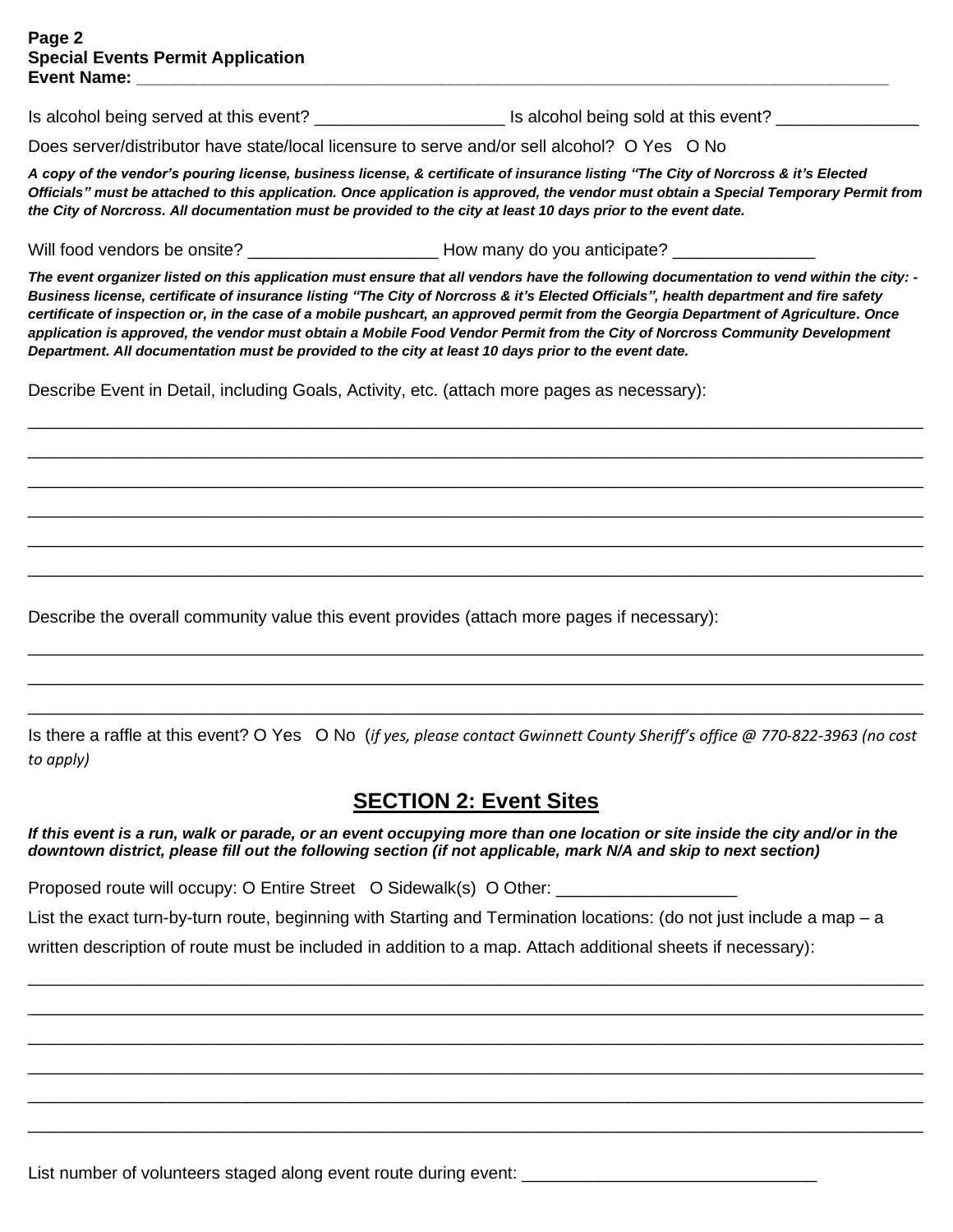#### **SECTION 3: Parking, Traffic & Security**

How many parked vehicles do you estimate at this event? How many handicap access parking spaces does this event require? \_\_\_\_\_\_\_\_\_\_\_\_\_\_\_ Will you encourage patrons to use parking areas other than in the downtown retail area? \_\_\_\_\_\_\_\_\_\_\_\_\_\_\_\_\_\_\_\_\_\_ If so, how will you inform them? What special parking needs do you anticipate for event volunteers, staff, and patrons? \_\_\_\_\_\_\_\_\_\_\_\_\_\_\_\_\_\_\_\_\_\_\_\_\_\_\_\_\_\_\_\_\_\_\_\_\_\_\_\_\_\_\_\_\_\_\_\_\_\_\_\_\_\_\_\_\_\_\_\_\_\_\_\_\_\_\_\_\_\_\_\_\_\_\_\_\_\_\_\_\_\_ Do you plan on any temporary signage to direct staff, volunteers, patrons to parking areas? Will this temporary parking signage have event logos on it? O Yes O No Is there any shuttle service planned for this event? O Yes O No

If yes, specify location(s) of shuttle pick up and drop off points: \_\_\_\_\_\_\_\_\_\_\_\_\_\_\_\_\_\_\_\_\_\_\_\_\_\_\_\_\_\_\_\_\_\_\_\_\_\_\_\_\_\_\_\_

Do you plan to close any streets, sections of streets, or do you plan on Intermittent Traffic Control only? Please specify:\_\_\_\_\_\_\_\_\_\_\_\_\_\_\_\_\_\_\_\_\_\_\_\_\_\_\_\_\_\_\_\_\_\_\_\_\_\_\_\_\_\_\_\_\_\_\_\_\_\_\_\_\_\_\_\_\_\_\_\_\_\_\_\_\_\_\_\_\_\_\_\_\_\_\_\_\_\_\_\_\_\_\_\_\_\_\_\_

\_\_\_\_\_\_\_\_\_\_\_\_\_\_\_\_\_\_\_\_\_\_\_\_\_\_\_\_\_\_\_\_\_\_\_\_\_\_\_\_\_\_\_\_\_\_\_\_\_\_\_\_\_\_\_\_\_\_\_\_\_\_\_\_\_\_\_\_\_\_\_\_\_\_\_\_\_\_\_\_\_\_\_\_\_\_\_\_\_\_\_\_\_\_

\_\_\_\_\_\_\_\_\_\_\_\_\_\_\_\_\_\_\_\_\_\_\_\_\_\_\_\_\_\_\_\_\_\_\_\_\_\_\_\_\_\_\_\_\_\_\_\_\_\_\_\_\_\_\_\_\_\_\_\_\_\_\_\_\_\_\_\_\_\_\_\_\_\_\_\_\_\_\_\_\_\_\_\_\_\_\_\_\_\_\_\_\_\_

Describe the need for any barricades or other obstructions to vehicular and/or pedestrian traffic in the area:

| Do you have event security arranged? O Yes O No How many security officers are scheduled? |  |
|-------------------------------------------------------------------------------------------|--|
| If yes, what is the name of the security company and primary contact info?                |  |

#### **SECTION 4: Marketing & Promotions**

\_\_\_\_\_\_\_\_\_\_\_\_\_\_\_\_\_\_\_\_\_\_\_\_\_\_\_\_\_\_\_\_\_\_\_\_\_\_\_\_\_\_\_\_\_\_\_\_\_\_\_\_\_\_\_\_\_\_\_\_\_\_\_\_\_\_\_\_\_\_\_\_\_\_\_\_\_\_\_\_\_\_\_\_\_\_\_\_\_\_\_\_\_\_

| Will this event be marketed, promoted, or advertised in any manner? O Yes O No                                 |  |  |  |  |  |
|----------------------------------------------------------------------------------------------------------------|--|--|--|--|--|
| If yes, please check all that apply:                                                                           |  |  |  |  |  |
| O Radio O TV O Newspaper O Cable TV O Internet O Social Media O Billboards O Direct Mail/flyers                |  |  |  |  |  |
|                                                                                                                |  |  |  |  |  |
|                                                                                                                |  |  |  |  |  |
| In what language(s) will this event be promoted?                                                               |  |  |  |  |  |
| Do you request city marketing support for this event? O Yes O No                                               |  |  |  |  |  |
| If yes, please specify:                                                                                        |  |  |  |  |  |
| O use of city logo in collateral O Posting on City Websites O Posting on City Social Media O City Reader Board |  |  |  |  |  |
| O City email distribution O Other:                                                                             |  |  |  |  |  |
|                                                                                                                |  |  |  |  |  |

#### **SECTION 5: Sound Amplification & Entertainment Structures**

| Will there be live music during the event? O Yes O No |                                              |  |
|-------------------------------------------------------|----------------------------------------------|--|
| What type of music?                                   | Will sound amplification be used? O Yes O No |  |
| What time will sound amplification begin?             | What time will sound amplification end?      |  |